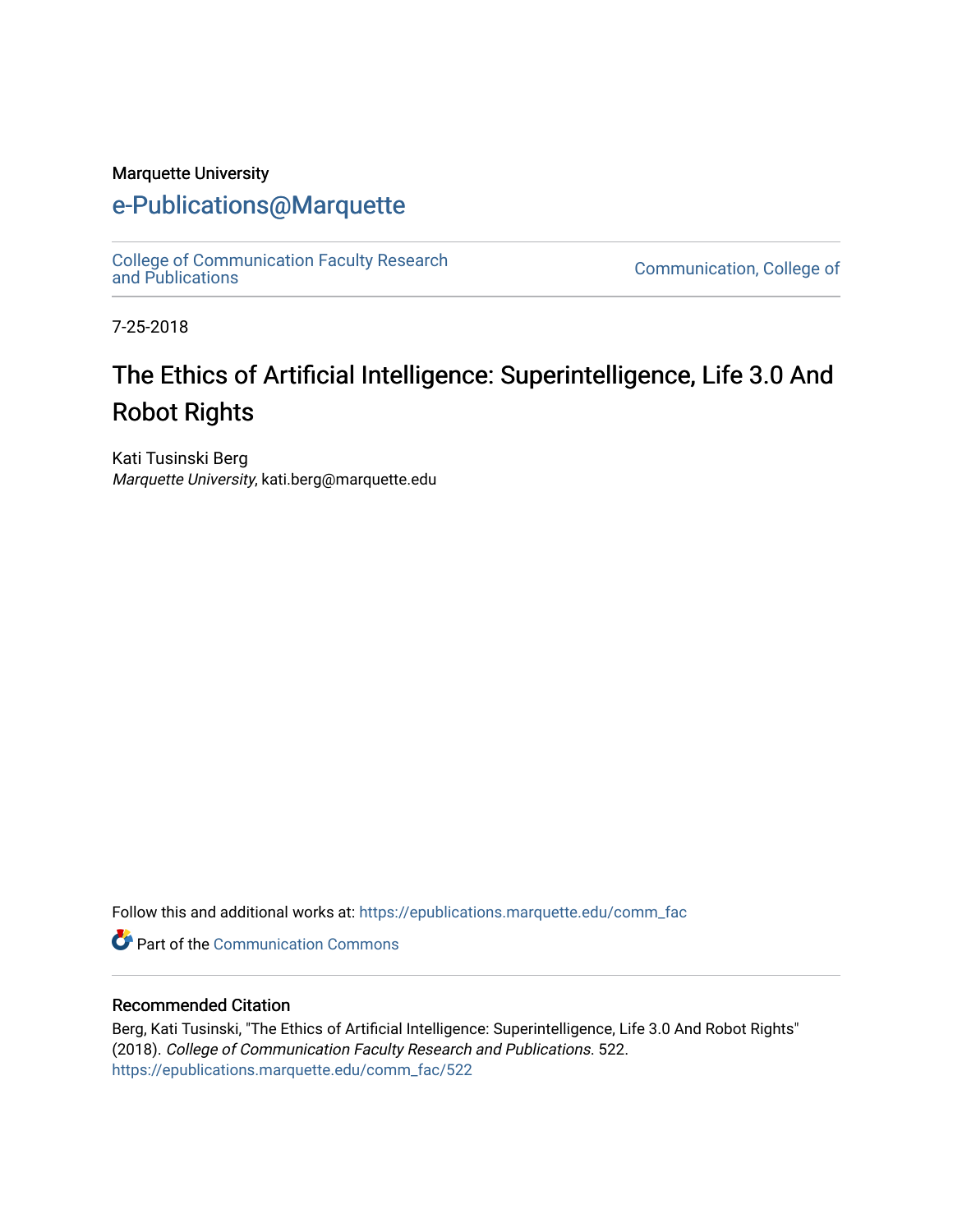**Marquette University**

# **e-Publications@Marquette**

# *Communication Faculty Research and Publications/College of Communication*

*This paper is NOT THE PUBLISHED VERSION;* **but the author's final, peer-reviewed manuscript.** The published version may be accessed by following the link in th citation below.

*Journal of Media Ethics*, Vol. 33, No. 3 (2018): 151-153. [DOI.](https://www.tandfonline.com/doi/full/10.1080/23736992.2018.1482722?scroll=top&needAccess=true) This article is © Routledge (Taylor & Francis Group) and permission has been granted for this version to appear in [e-](http://epublications.marquette.edu/)[Publications@Marquette.](http://epublications.marquette.edu/) Routledge (Taylor & Francis Group) does not grant permission for this article to be further copied/distributed or hosted elsewhere without the express permission from Routledge (Taylor & Francis Group).

# The Ethics of Artificial Intelligence: Superintelligence, Life 3.0 And Robot Rights

### Kati Tusinski Berg

Department of Strategic Communication, Diederich College of Communication, Marquette University, Milwaukee, WI

In March, I presented on a panel titled "Pressing Issues in Digital Ethics" at the Association for Practical and Professional Ethics 27th Annual International Conference in Chicago. Although the research presented and the discussion generated during this panel had me contemplating many digital ethics concerns, my thoughts kept returning to the ethics of artificial intelligence (AI), particularly given the frightening yet realistic presentation by David Gunkel. Gunkel, who has written extensively on the philosophy of technology, specifically discussed big data, algorithms, and a crisis of responsibility that prompts key questions of values and agency. Since then, I am much more attuned to these issues and notice the topic being discussed more than ever around me. Last week while driving home from campus, I listened to a National Public Radio story titled "Kids, Meet Alexa, Your AI Mary Poppins," about how Amazon worked with child development experts to make Alexa more kid-friendly, which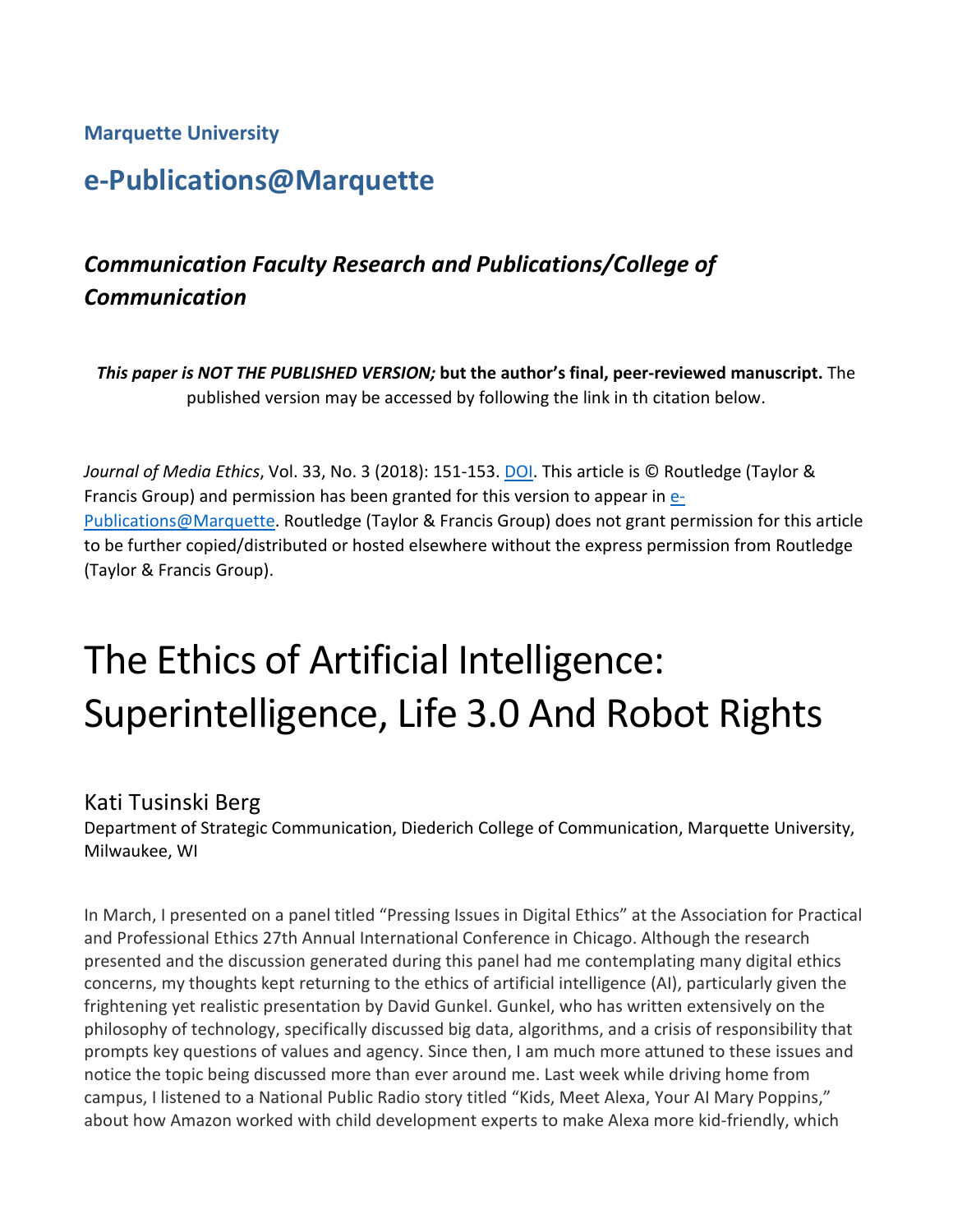was a reaction based on consumer interest (Kamenetz, [2018\)](https://0-www-tandfonline-com.libus.csd.mu.edu/doi/full/10.1080/23736992.2018.1482722). Earlier this week, in an Issues and Trends email from the Public Relations Society of America, there was a link to a *Fortune* story titled, "4 Big Takeaways from Satya Nadella's Talk at Microsoft Build." One of the takeways was that Microsoft believes in AI and Ethics. Jonathan Vanian [\(2018\)](https://0-www-tandfonline-com.libus.csd.mu.edu/doi/full/10.1080/23736992.2018.1482722) reported, "Nadella briefly mentioned the company's internal AI ethics team whose job is to ensure that the company's foray into cutting-edge techniques like deep learning don't unintentionally perpetuate societal biases in their products, among other tasks" (para. 11). Advancements in AI will impact all areas of media, including but not limited to journalism, advertising, and public relations. Thus, this trend report focuses on three highly regarded books on AI that are recommended by, and favorites of, both Elon Musk and Bill Gates.

## Bostrom, N. (2014). *Superintelligence: Paths, Dangers, Strategies*. Oxford, UK: Oxford University.

Bostrom's book has created quite a bit of buzz since it was published in 2014. Elon Musk tweeted about the potential dangers of AI and then penned an open letter expressing his concern to AI researchers, which was signed by Bostrom, Stephen Hawking, and dozens of others. Although Bill Gates did not sign the letter, he has mentioned *Superintelligence* as one of two books we should all read to better understand AI. *Superintelligence* is a serious examination of the risks associated with the likely arrival of machine brains that surpass human brains in general intelligence. In the preface, Brostrom explains, "And, as the fate of the gorillas now depends more on us humans than on the gorillas themselves, so the fate of our species would depend on the actions of the machine superintelligence" (Brostrom, 2014, p. vii). He wanted to explore the challenges of how we might respond to superintelligence because "This is quite possibly the most important and most daunting challenge humanity has ever faced. And—whether we succeed or fail—it is probably the last challenge we will ever face" (Brostrom, 2014, p. vii). Ironically, Brostrom admits that this has not been an easy book to write and, although he hopes it will be an easy book to read, he is not quite sure he succeed.

Brostrom sets the context of his argument by discussing past developments and present capabilities in Chapter 1, yet the bulk of the book studies the kinetics of the an intelligence explosion, the forms and powers of superintelligence, and the strategic choices available to a superintelligent agent that attains a decisive advantage. He then shifts focus to the control problem, reframes the argument to contemplate the larger picture that emerges, and offers some suggestions to increase the chances of avoiding an existential catastrophe later. In a section titled "Seasons of Hope and Despair," Brostrom provides a historical timeline of AI research that started with the Dartmouth Summer Project in 1956. He concludes that:

The AI pioneers for the most part did not countenance the possibility that their enterprise might involve risk. They gave no lip service—let alone serious thought—to any safety concern or ethical qualm related to the creation of artificial minds and potential computer overlords: a lacuna that astonishes even against the background of the era's not-so-impressive standards of critical technology assessment. We must hope that by the time the enterprise eventually does become feasible, we will have gained not only the technological proficiency to set off an intelligence explosion but also the higher level of mastery that may be necessary to make the detonation survivable. (Brostrom, 2014, p. 6)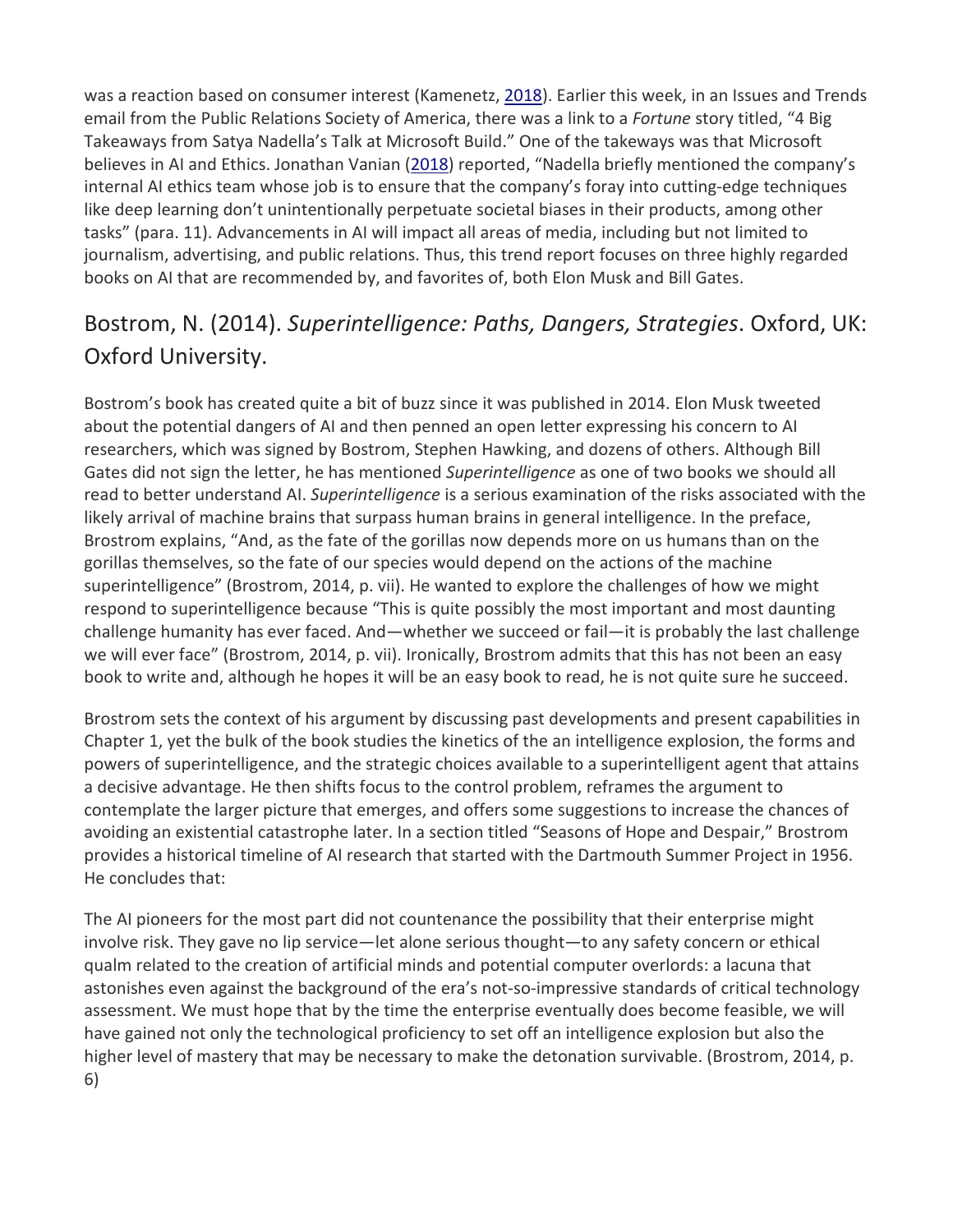*Superintelligence* is a short but dense introduction to cutting-edge theory on superintelligence. Some sections were more compelling than others but it is a must-read for those interested in the long-term future of humanity.

## Tegmark, M. (2017). Life 3.0 Being Human in the Age of Artificial Intelligence. New York, NY: Alfred Knopf.

After 13.8 billion years of cosmic evolution, development has accelerated dramatically here on Earth: Life 1.0 arrived about 4 billion years ago, Life 2.0 (we humans) arrived about a hundred millennia ago, and many AI researchers think that Life 3.0 may arrive during the coming century, perhaps even during our lifetime, spawned by progress in AI. What will happen, and what will this mean for us? That's the topic of this book. (Tegmark, 2017, p. 30)

In his newest book, Max Tegmark, a professor of physics at MIT and president of the Future of Life Institute, writes a compelling guide to what may be the most important conversation of our time: Will AI help us flourish more than ever or give us more power than we can handle? Tegmark's personal storytelling makes the book unintimidating yet powerful, because it demonstrates his commitment to contemplating the both the short-term and long-term ethics and implications of AI. I particularly enjoyed the stories he told to introduce the three distinct schools of thought (digital utopians, technoskeptics, and members of the beneficial-AI movement) and their respective champions (Larry Page, Andrew Ng, and Stuart Russel). In addition to introducing these three distinct perspectives, Tegmark also addresses misconceptions, particularly that the conversation shouldn't be limited to AI researchers. He wrote the book so that everyone will join this conversation and ask:

What sort of future do you want? Should we develop lethal autonomous weapons? What would like to happen with job automation? What career advice would you give today's kids? Do you prefer new jobs replacing the old ones, or a jobless society where everyone enjoys a life of leisure and machineproduced wealth? Further down the road, would you like us to create Life 3.0 and spread it through our cosmos? Will we control intelligent machines or will they control us? Will intelligent machines replace us, coexist with us or merge with us? What will it mean to be human in the age of artificial intelligence? What would you like it to mean, and how can we make the future be that way? (Tegmark, 2017, p. 38)

For those of who are not physicists or AI researchers, Tegmark provides context, visuals and definitions to make the complicated ideas resonate and make sense to readers. Every chapter concludes with a section titled, "The Bottom Line," in which he pulls out key concepts. He also thoughtfully ques his readers as to how it all fits together for both the near future and the aftermath.

As a media ethics scholar, I was particularly intrigued by Chapters 7 and 8, where Tegmark links cold facts to questions of meaning and purpose. He concludes in Chapter 7 that "although many broad ethical principles are agreed upon by most humans, it's unclear how to apply them to other entities, such as non-humans and future AIs" and that it is time "to rekindle research on some of the thorniest issues in philosophy" (Tegmark, 2017, p. 280). And in Chapter 8, Tegmark suggests, "Although we've focused on the future of intelligence in this book, the future of consciousness is even more important, since that's what enables meaning" (Tegmark, 2017, p. 314).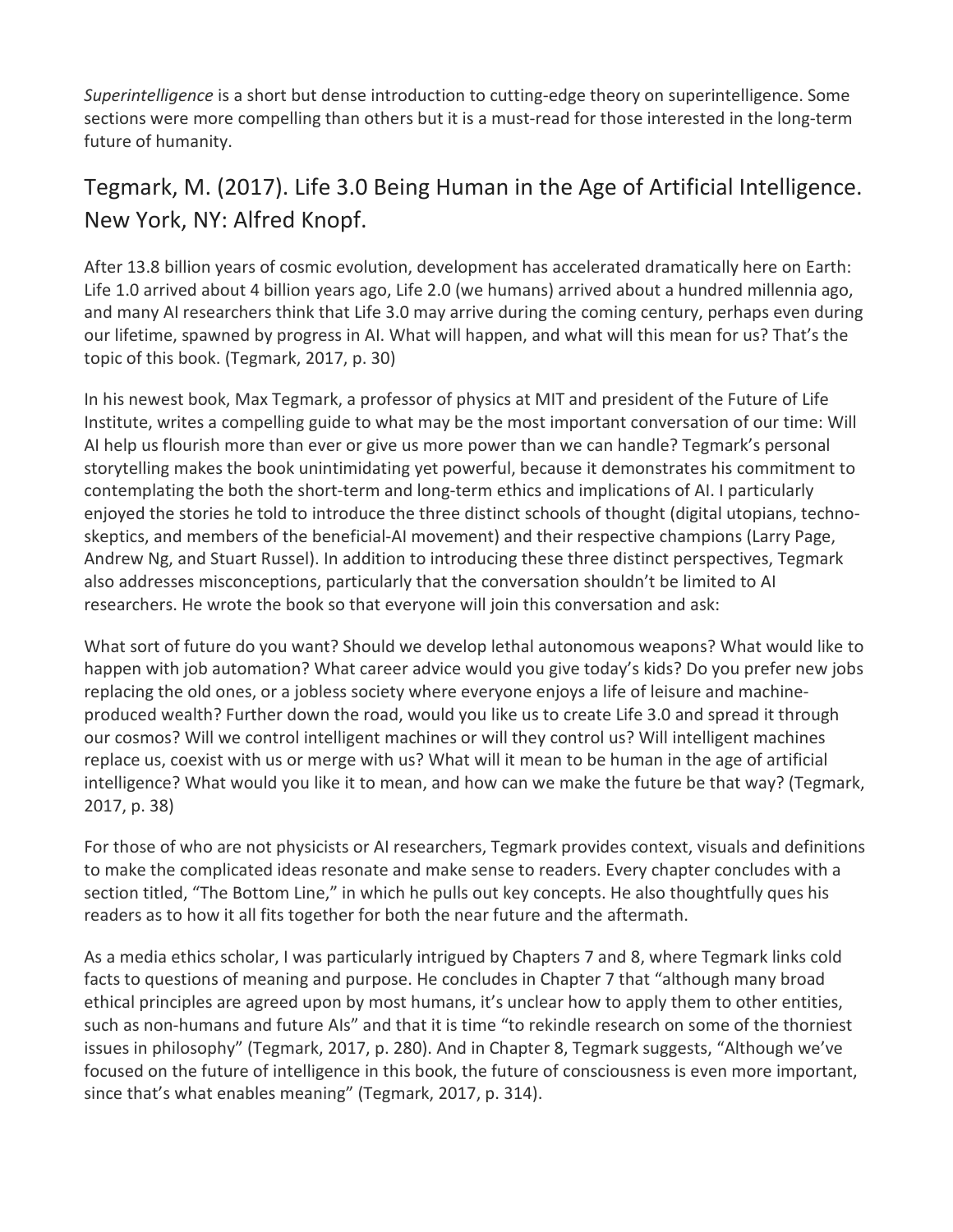Tegmark provides a unique perspective that doesn't shy away from a full range of viewpoints or from the most controversial issues. The journey he takes readers on in this book is fascinating and I encourage all of you to go along for the ride.

### Gunkel, D. (2018). *Robot Rights*. Cambridge, MA: MIT Press.

In his latest book, Gunkel, professor of communication studies at Northern Illinois University, wrote *Robot Rights* "as both a provocation and thoughtful response" (Gunkel, 2018,p. x) to the apparent fact that "the notion of robots having rights is unthinkable" (Levy, [2005,](https://0-www-tandfonline-com.libus.csd.mu.edu/doi/full/10.1080/23736992.2018.1482722) p. 393). Gunkel explains the basis of his book in the preface:

It is, therefore, deliberately designed to think the unthinkable by critically considering and making (or venturing to make) a serious philosophical case for the rights of robots. It does so not to be controversial, even if controversy is often the result of this kind of philosophical intervention, but in order to respond to some very real and pressing challenges concerning emerging technology and the current state of and future possibilities for moral reasoning. (p.xi)

Although Brostrom (2014) and Tegmark (2017) allude to ethics in their books by contemplating values, meaning, and purpose; Gunkel confronts the ethics of AI from the beginning of this book and engages a critical examination of philosophical thought throughout the six chapters. He explains that the "majority of work concerning the ethics of artificial intelligence and robots focuses on what philosophers call an agent-oriented problematic;" yet this approach fails to consider the other side of the story (Gunkel, 2018, p. 1). In *Robot Rights*, Gunkel shifts the focus to "consider things from the other side—the side of machine patiency or what Torrance [\(2008\)](https://0-www-tandfonline-com.libus.csd.mu.edu/doi/full/10.1080/23736992.2018.1482722) called, by contrast, "moral consumers" or the "target" of moral/legal action" (Gunkel, 2018, p. 2). He asks, "Can robots have rights?" and "Should robots have rights?," which raises David Hume's philosophical distinction of the is/ought problem to evaluate and analyze various questions of robot rights. After explaining the critical endeavor he engages in throughout the book, Gunkel asserts,

Developing and debating the rights of robots does not necessarily take anything away from human beings and what (presumably) makes us special; it offers a critical tool for doing work in moral theory, making available new opportunities for us to be more precise and scientific about these distinguishing characteristics and their limits. (Gunkel, 2018, p. 12)

Chapter 1, "Thinking the Unthinkable" enables the reader to get a handle on the terminology, particularly given both the linguistic and conceptual difficulties. Gunkel (2018) asserts:

The terms "robot" and "rights" are already complicated enough, but once you put the two words together, you get something of an allergic reaction. "Robot rights" is for many theorist and practitioners simply unthinkable, meaning that it is either unable to be thought, insofar as the very concept strains against common sense or good scientific reasoning; or is to be purposefully avoided as something that must not be thought—i.e., as a kind of prohibited idea or blasphemy that would open a Pandora's box of problems and therefore must be suppressed or repressed (to use common psychoanalytical terminology) (p. 50).

The bulk of Gunkel's critical inquiry spans Chapters 2–5, in which he gathers "up the best thinking about robots and rights as it is currently formulated by those individuals and groups of individuals who